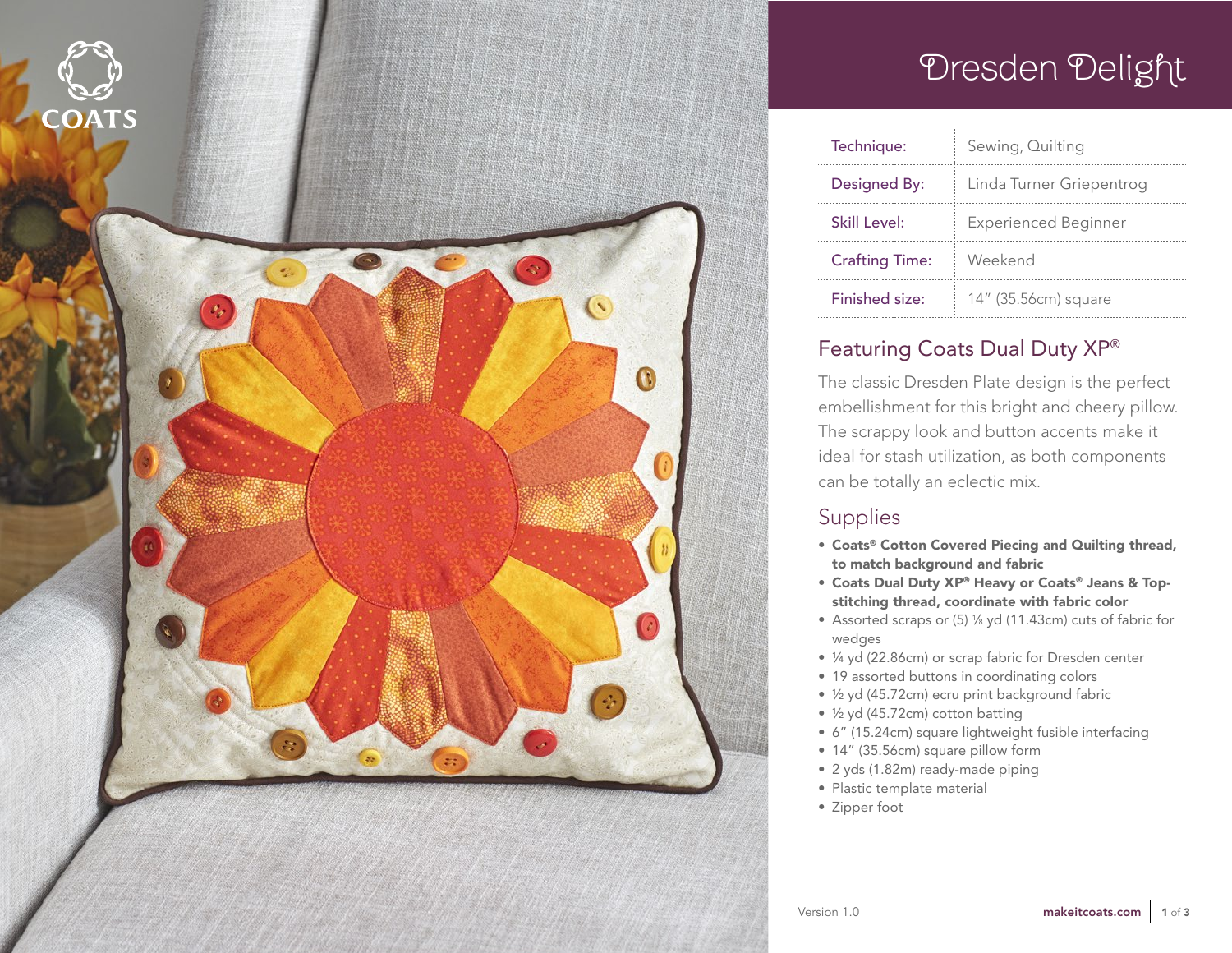

### Preparation

Trace the wedge and circle patterns onto template material and cut out.

# **Cutting**

From the assorted scraps or  $\frac{1}{8}$  yd (11.43cm) cuts, cut: (20) wedges

From the ecru background fabric, cut:

(2) squares, 14 ½" (36.83cm)

#### From the batting, cut:

(1) square, 15" (38.10cm)

*Seam allowances are ¼" (.64cm).*

## Preparing the Dresden Plate

- 1. Fold each wedge right sides together and sew across the large flat end. Finger-press the seams open.
- 2. Turn the point right side out and center the seam exactly. Press the point flat.
- 3. Matching the upper edges, sew the wedge long edges together in pairs, then in groups of five. Press all seams open.
- 4. Sew the wedge groups together to form a circle.
- 5. Fold one ecru square in half and in half again and lightly press the folds to mark the center and quarter points. Repeat for the Dresden circle.
- 6. Matching quarter points, center the Dresden circle over the background square and pin in place.
- 7. Using coordinating thread, sew the outer Dresden points to the background square.
- 8. To prepare the center, place the Dresden center circle right sides down on the fusible side of the interfacing square. Sew around the circle edges and trim the interfacing to match the circle. Carefully cut away the center of the interfacing layer only, leaving ½" (1.27cm) of fusible interfacing intact around the circle edges.
- 9. Turn the interfacing to the wrong side of the circle and finger-press the edges.
- 10. Center the circle over the Dresden circle and press in place, tucking the interfacing under at the edges. Edgestitch around the circle.

### Quilting the Pillow Top

- 1. Layer the pillow front over the batting square. Using matching thread, sew three circles around the Dresden plate, about 1/8" (.32cm) apart. Bring the thread ends to the underside and tie off.
- 2. Position the assorted buttons between the wedge points and hand-stitch using Heavy or Jeans Thread to attach.
- 3. Trim the batting to match the pillow front size.

## Finishing the Pillow

- 1. Baste the piping to the pillow edges, clipping corners to turn and overlapping the joining ends.
- 2. With right sides together, layer the pillow front and back squares, matching the edges.
- 3. Using a zipper foot, sew around three sides of the pillow and 1" (2.54cm) around the corners onto the fourth side, but leave the remainder of the fourth side open for stuffing. Stitch as close to the piping cord as possible, using a left needle position if your machine has it.
- 4. Trim the corners to reduce bulk and turn the pillow right side out. Gently poke out the corners.
- 5. Insert the pillow form, pushing it all the way into the corners.
- 6. Hand-stitch the opening closed.